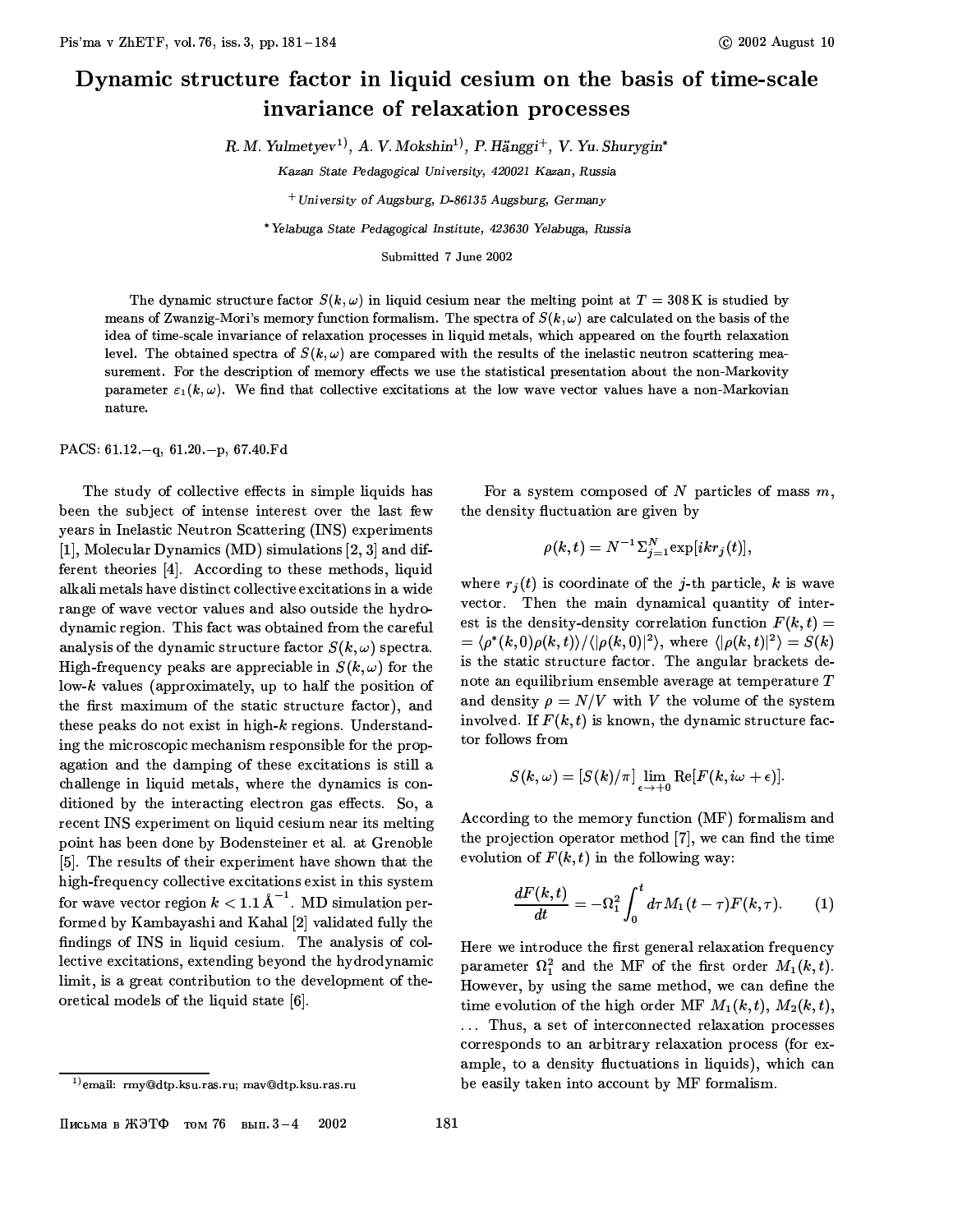According to the definition, for ergodic processes the correlation functions  $M_0(k,t) = F(k,t), M_1(k,t), \ldots$  $\ldots$ ,  $M_i(k, t)$  have the following properties:

$$
\lim_{t\to 0} M_i(k,t)=1,\quad \lim_{t\to \infty} M_i(k,t)=0. \qquad \qquad (2)
$$

Thus, the correlation functions  $M_i(k,t)$  have characteristic time scales, which can generally be defined at fixed  $k$  case by equation

$$
\tau_i = \text{Re}[\widetilde{M}_i(0)], \quad \widetilde{M}_i(s) = \int\limits_0^\infty dt M_i(t) e^{-st}.\qquad(3)
$$

Here  $\text{Re}[\ldots]$  denotes the real part of  $[\ldots]$ .

These time scales  $\tau_i$  characterize the corresponding relaxation processes and can have different numerical values. Nonetheless, on a certain level, (for example, on the *i*-th level) the scale invariance of the nearest interconnected relaxation processes can exist. Physically it implies the existence of the Time-Scale Invariance (TSI) of relaxation processes on the nearest *i*-th and  $(i + 1)$ -th relaxation levels. Such approach allows to receive approximation of the form  $M_{i+1}(k,t) \approx M_i(k,t)$ , which is actually the closure of the chain of integro-differential equations similar to 1. As a result, only the first  $(i - 1)$ variables are necessary for the full description of the investigated system. In case of simple liquid metals by analogy with hydrodynamics region we propose, only three variables, namely local density, local momentum density, and local energy density sufficient to reproduce its spectral features at the microscopic level. These variables are implicitly present in  $F(k, t)$ ,  $M_1(k, t)$  and  $M_2(k,t)$ . From the above reasoning, one can write the following closure  $M_4(k,t) \approx M_3(k,t)$ . By means of Laplace transformation of the corresponding equations for  $M_0(k,t) = F(k,t), M_1(k,t), M_2(k,t)$  we obtain the expression for the dynamic structure factor, where the static structure factor  $S(k)$  and general relaxation parameters of *i*th orders  $\Omega_i^2$   $(i = 1, 2, 3, 4)$  are contained

$$
S(k,\omega) = \frac{S(k)}{2\pi} \Omega_1^2 \Omega_2^2 \Omega_3^2 (4\Omega_4^2 - \omega^2)^{1/2} {\Omega_1^4 \Omega_3^4 ++ \omega^2 (\Omega_1^4 \Omega_4^2 - 2\Omega_1^2 \Omega_3^4 - \Omega_1^4 \Omega_3^2 + 2\Omega_1^2 \Omega_2^2 \Omega_4^2 -- \Omega_1^2 \Omega_2^2 \Omega_3^2 + \Omega_2^4 \Omega_4^2) + \omega^4 (\Omega_3^4 - 2\Omega_1^2 \Omega_4^2 ++ 2\Omega_1^2 \Omega_3^2 - 2\Omega_2^2 \Omega_4^2 + \Omega_2^2 \Omega_3^2) + \omega^6 (\Omega_4^2 - \Omega_3^2) }.
$$
 (4)

Now we use the theory proposed above for the evaluation of  $S(k,\omega)$  in liquid cesium near its melting point at  $T = 308$  K. The quantities needed for the calculation are  $S(k)$  and  $\Omega_i^2$   $(i = 1, 2, 3, 4)$ . The numerical static structure data were received by Bodensteiner et al. [5], and we use these  $S(k)$  data in our calculations.

The first two relaxation parameters  $\Omega_1^2$  and  $\Omega_2^2$  are defined as  $\Omega_1^2 = K_B T k^2 / [M S(k)]$ ,  $\Omega_2^2 = \omega_l^2 - \Omega_1^2$ , where  $\omega_l^2 = 3\Omega_1^2 S(k) + N/MV \int dr g(r) [1 - \cos(kr)] \nabla_z^2 u(r)$ . Here  $K_B T$  is thermal energy;  $g(r)$  is a radial distribution function and  $u(r)$  is a pair interparticle potential of interaction (axis  $z$  is chosen in the direction of wave vector k). However, to calculate the second frequency parameter  $\Omega_2^2$  we use the known Hubbard-Beeby approximation [8]  $\Omega_2^2 = 3\Omega_1^2 S(k) + \omega_E^2 [1 - 3\sin(x)/x - 6\cos(x)/x^2 +$  $(1+6\sin(x)/x^3]-\Omega_1^2$ . Here  $x=kR_0$  with  $R_0=4.8$  Å and Einstein frequency  $\omega_E^2$  is taken to be 4.12 ps<sup>-1</sup> which is the value obtained by Bodensteiner [5]. The theoretical formulas of  $\Omega_3^2$  and  $\Omega_4^2$  cannot be used in calculations for one reason. The final result of these calculations has gross errors. Therefore these parameters can be defined by comparing theoretical and experimental results. Namely, the third and the forth relaxation frequency parameters ( $\Omega_3^2$  and  $\Omega_4^2$ ) were found by us from two mutually independent conditions: the behavior of  $S(k, \omega)$ in the points of a central  $(\omega = 0)$  and a side  $(\omega \neq 0)$ maximums.

We have calculated  $S(k,\omega)$  at low-k region  $k=0.4 \sim$  $\sim 0.9$  Å<sup>-1</sup>, where high-frequency peaks were experimentally observed. The results for the representative wave vectors are shown in Fig.1. It is clear from Fig.1 that our theory describes adequately collective density exci-



Fig.1. Theoretical (solid line) and experimental  $(o)$ values of dynamic structure factor for liquid cesium near the melting point

tations in spectra of  $S(k,\omega)$  for liquid cesium. For investigated wave vector region we have achieved a good agreement with the experiment [5]. In Fig.2 we report a set of normalized dynamic structure factor  $S(k,\omega)/S(k)$ as calculated from our theory for wave vector region  $0.4 \leq k \leq 1.8 \text{ Å}^{-1}$ . From this figure one can see certain changes of the position and altitude of the central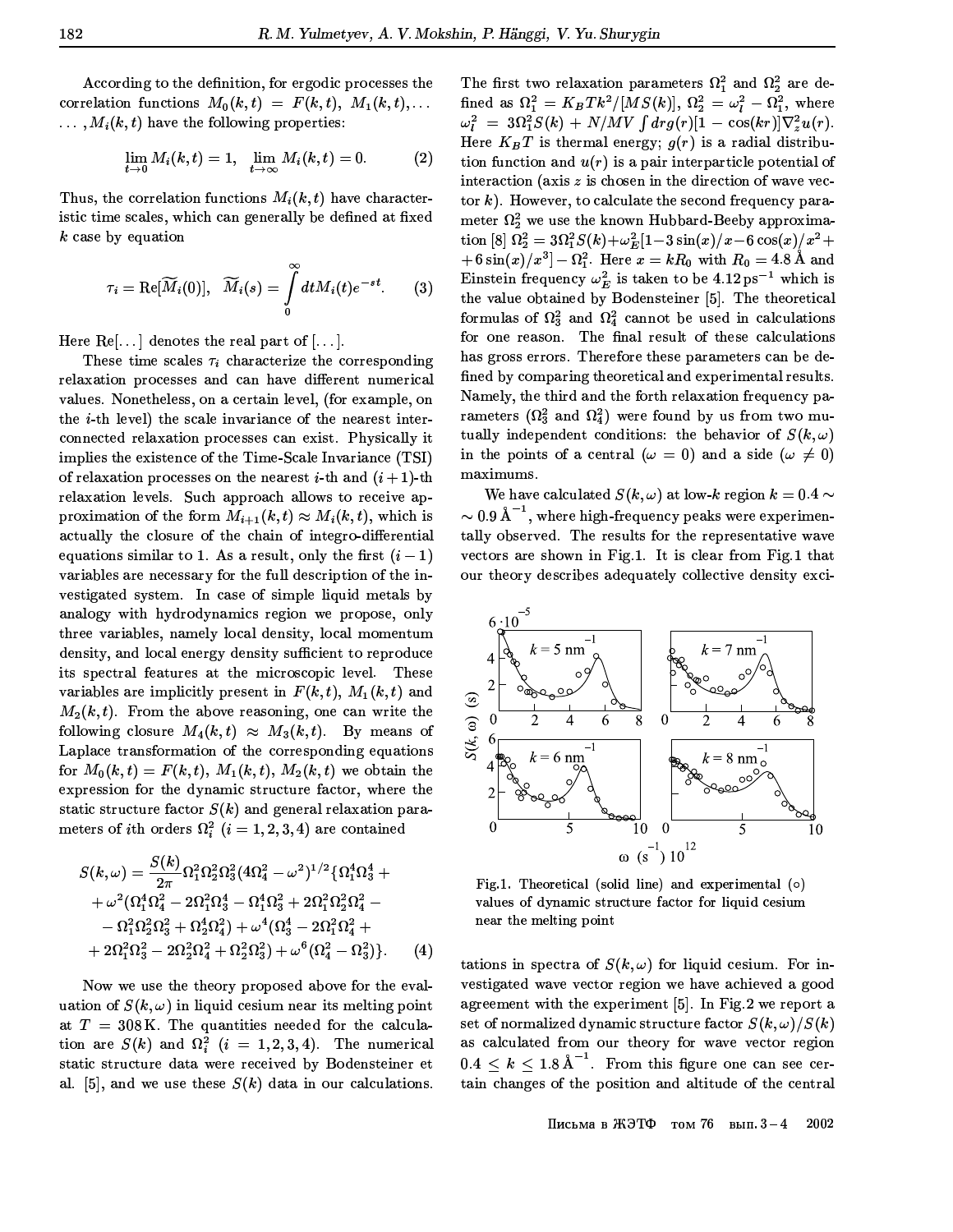

Fig.2. Dynamic structure factor calculated on the basis theory for liquid cesium at 308K

and side peaks at different values of the wave vector  $k$ . As can be seen in Fig.2, a side peaks persist up to  $k \sim 1.1 \text{ Å}^{-1}$ , i.e., very close to the position of the first peak in the static structure factor  $(k \sim 1.4 \text{ Å}^{-1})$ . This again shows that the liquid supports collective excitations for wavelengths comparable with the mean interparticle spacing, a distinctive characteristic of liquid metals  $[6]$ .

To understand the nature of the collective excitations below  $k = 1 \text{ Å}^{-1}$  we have studied the behavior of the frequency-dependent non-Markovity parameter  $\varepsilon_1(k,\omega)$ . This parameter was at first entered [9] on the basis of parameter  $\varepsilon_0 = \tau_0/\tau_1$ , where the relaxation times  $\tau_0$  and  $\tau_1$  are calculated by Eq.3. By this non-Markovity parameter [10] all relaxation processes can be divided into Markovian scenario, when  $\varepsilon_0 \to \infty$ , quasi-Markovian scenario at  $\varepsilon_0 > 1$  and non-Markovian scenario at  $\varepsilon_0 \sim 1$ . The generalized parameter  $\varepsilon_1(k,\omega)$ is defined at fixed k by the expression

$$
\varepsilon_j(\omega) = \left[\frac{\mu_{j-1}(\omega)}{\mu_j(\omega)}\right]^{1/2}, \quad \mu_j(\omega) = \left\{\text{Re}\left[\int dt M_j e^{i\omega t}\right]\right\}^2.
$$
\n(5)

Here  $\mu_i(\omega)$  is the power spectra of the *i*-th relaxation level was introduced. In Fig.3 we present the results of calculations for the frequency-dependent non-Markovity parameter  $\varepsilon_1(k,\omega)$  at several values of wave vectors k. It can be seen from Fig. 3 that the values of  $\varepsilon_1(k,\omega)$ show the alternation of maxima and minima. In addition,  $\varepsilon_1(k,\omega)$  and  $S(k,\omega)$  maxima in the low-k region are located on approximately the same frequencies. which are associated with collective excitations in liquid metal. The amplitudes of these peaks quickly fall down with k increasing. This is due to the amplification of non-Markovity effects. The occurrence of  $\varepsilon_1(k,\omega)$ 



Fig.3. Frequency dependence of non-Markovity parameter  $\varepsilon_1(k,\omega)$  for  $4 < k < 12$  nm<sup>-1</sup>

peaks in the region of collective excitations indicates the essential amplification of quasi-Markovity at propagating of ion density fluctuations. High-frequency collective excitations disappear smoothly with  $k$  increasing, simultaneously non-Markovity is further enhanced. Similarly,  $\varepsilon_1(k,\omega = 0)$  increasing means enhancement of randomness in thermal motion of particles. Thus, the observed frequency behavior of the parameter  $\varepsilon_1(k,\omega)$ consists in consecutive alternation of quasi-Markov and non-Markov relaxation scenarios of behavior. The similar alternation cannot be received within the framework of any other theory.

In this Letter, we have presented the theory, based on Zwanzig-Mori's MF formalism [7] and the idea of TSI, which allows to describe the dynamic structure spectra in all experimentally investigated region of the wave vector. The long-range memory and the short time correlations have affected the analysis of non-Markov properties of the collective dynamics in liquid cesium. In this way we are going to establish the non-Markov nature of collective excitations in liquid cesium at the low- $k$  values.

This work partially supported by Russian Foundation of Basic Researches (Grant  $\#02-02-16146$ ). The authors acknowledge Prof. A.G. Novikov, Dr. T. Scopigno for stimulating discussions of scattering data and Dr. L.O. Svirina for technical assistance.

<sup>1.</sup> J.R.D. Copley and M. Rowe, Phys. Rev. A9, 1656 (1974); O. Söderstrem, Phys. Rev. A23, 785 (1981); O. Söderstrem, J.R.D. Copley, J.B. Suck et. al., J. Phys. F: Metal Phys. 10, L151 (1980); U. Dahlborg and K. E. Larsson, Arkiv f. Fysik 33, 271 (1966); C. Morkel and W. Gläser, Phys. Rev. A33, 3383 (1986); A. Stangl, C. Morkel, U. Balucani et. al., J. Non-Cryst. Solids